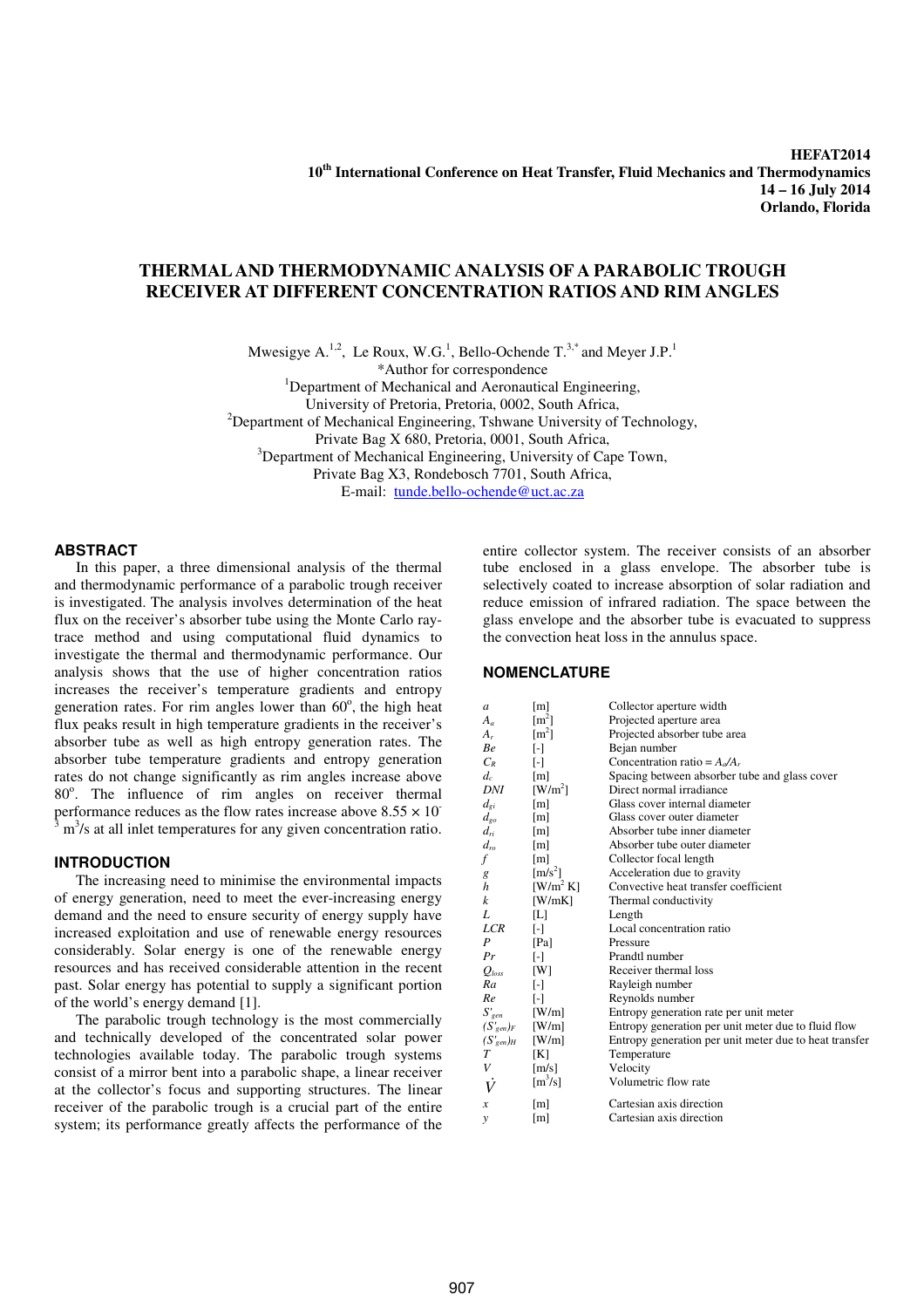| <b>Greek symbols</b>     |                                       |                                          |  |  |  |  |  |  |
|--------------------------|---------------------------------------|------------------------------------------|--|--|--|--|--|--|
| α                        | Ŀ1                                    | Absorptivity                             |  |  |  |  |  |  |
| β                        | $[K^{-1}]$                            | Coefficient of thermal expansion         |  |  |  |  |  |  |
| ρ                        | $\left[ -\right]$                     | Collector reflectance                    |  |  |  |  |  |  |
| $\boldsymbol{\varphi}_r$ | [degrees]                             | Collector rim angle                      |  |  |  |  |  |  |
| $\sigma$                 | $\left[\text{W/m}^2\text{K}^4\right]$ | Stefan Boltzmann constant                |  |  |  |  |  |  |
| $\theta$                 | [degrees]                             | Receiver circumferential angle           |  |  |  |  |  |  |
| ε                        | $\left[ -\right]$                     | Emissivity                               |  |  |  |  |  |  |
| $\tau_g$                 | $\lceil - \rceil$                     | Glass cover transmissivity               |  |  |  |  |  |  |
| v                        | [Pa s]                                | Kinematic viscosity                      |  |  |  |  |  |  |
| <b>Subscripts</b>        |                                       |                                          |  |  |  |  |  |  |
| amb                      |                                       | Ambient state                            |  |  |  |  |  |  |
| air                      |                                       | Air                                      |  |  |  |  |  |  |
| air, o                   |                                       | Air at standard temperature and pressure |  |  |  |  |  |  |
| eff                      |                                       | Effective value                          |  |  |  |  |  |  |
| gi                       |                                       | Glass cover inner wall                   |  |  |  |  |  |  |
| $g_0$                    |                                       | Glass cover outer wall                   |  |  |  |  |  |  |
| Inlet                    |                                       | Inlet                                    |  |  |  |  |  |  |
| L                        |                                       | Characteristic length                    |  |  |  |  |  |  |
| opt                      |                                       | Optimum operating condition              |  |  |  |  |  |  |
| ri                       |                                       | Absorber tube inner wall                 |  |  |  |  |  |  |
| ro                       |                                       | Absorber tube outer wall                 |  |  |  |  |  |  |
| Skv                      |                                       | Sky temperature                          |  |  |  |  |  |  |
| w                        |                                       | Wind                                     |  |  |  |  |  |  |

Several studies to characterise the performance of the parabolic trough receiver have been reported in literature. These studies include steady state tests in the laboratory, actual field tests as well as numerical investigations. In steady-state laboratory tests, the receiver is supplied with an electrical current to raise its temperature to a certain value. The amount of power input required to keep this temperature is the receiver's heat loss [2-5]. In this method, the non-uniformity of the heat flux on the receiver's absorber tube is not accounted for. Experiments under actual operating conditions provide a comprehensive means of characterising the performance of the entire collector at a given point in time [6-8] . Even though, this is the best approach the costs of such experiments especially for different combinations of geometrical parameters may be prohibitive. With the advances in computing and computing power, use of numerical methods has been widely adopted in engineering design. Regarding parabolic trough systems, several numerical investigations are available in literature [9- 15]. Some of these numerical investigations use the simplified heat flux profile while others use actual non-uniform heat flux on the absorber tube.

 Increasing concentrator sizes is one of the ways to reduce further the cost of electricity generated from parabolic trough systems [16]. With the availability of lightweight materials, the use of large concentration ratios has become possible. This reduces the number of collectors used, thus reducing the number of drives and controls. As concentration ratios increase, the thermal and thermodynamic performance of the receiver will be affected. In our earlier investigation [15], increasing the concentration ratio was shown to increase the entropy generation rates in the parabolic receiver. This was due to increasing heat transfer irreversibility due to a higher finite temperature difference as the concentration ratios increased. In that study, the effect of a combination of rim angles and concentration ratios was not investigated. Moreover, most studies on thermal performance of parabolic trough receivers

do not account for the effect of collector geometry on the thermal and thermodynamic performance. Other studies found in literature use simplified profiles for heat flux on the receiver's absorber tube. In this paper, we focus on the characterisation of the thermal and thermodynamic performance of the parabolic trough receiver at different combinations of rim angles and concentration ratios using actual non-uniform heat flux profiles.

## **PHYSICAL MODEL**

Figure 1(a) shows the 3-D model of a parabolic trough collector under consideration. Figure 1(b) shows the crosssection view of the receiver. Figure 2 shows the cross-section view of the parabolic trough collector together with the receiver's absorber tube and a trace of some of the incident rays. The most important geometrical parameters considered in the design of a parabolic trough collector are the rim angle  $(\varphi_r)$ , the focal length (*f*) and the aperture width (*a*) as shown in Figure 2. The geometry of the collector is defined by

$$
y^2 = 4fx \tag{1}
$$

The focal length is related to the rim angle and aperture width as

$$
f = a/4 \tan(\varphi_r / 2) \tag{2}
$$

From equation (2), given any two parameters, the third parameter can be calculated. Usually, the aperture and the rim angle are specified and the focal length or the ratio *(f/a)* can be obtained. The concentration ratio used in this study relates the projected area of the collector to the projected area of the absorber tube as  $C_R = A_d/A_r$ . The other equations that define the geometry of the collector, receiver and the minimum size required to intercept the sun's image are given in Duffie and Beckman [17]. Similar to conventional receivers, the receiver's annulus space is considered evacuated to very low pressures (about 0.013 Pa)[18]. The receiver's absorber tube has an outer wall that is coated with a cermet selective coating.



Figure 1 (a) 3-D model of parabolic trough collector (b) cross-section view of the receiver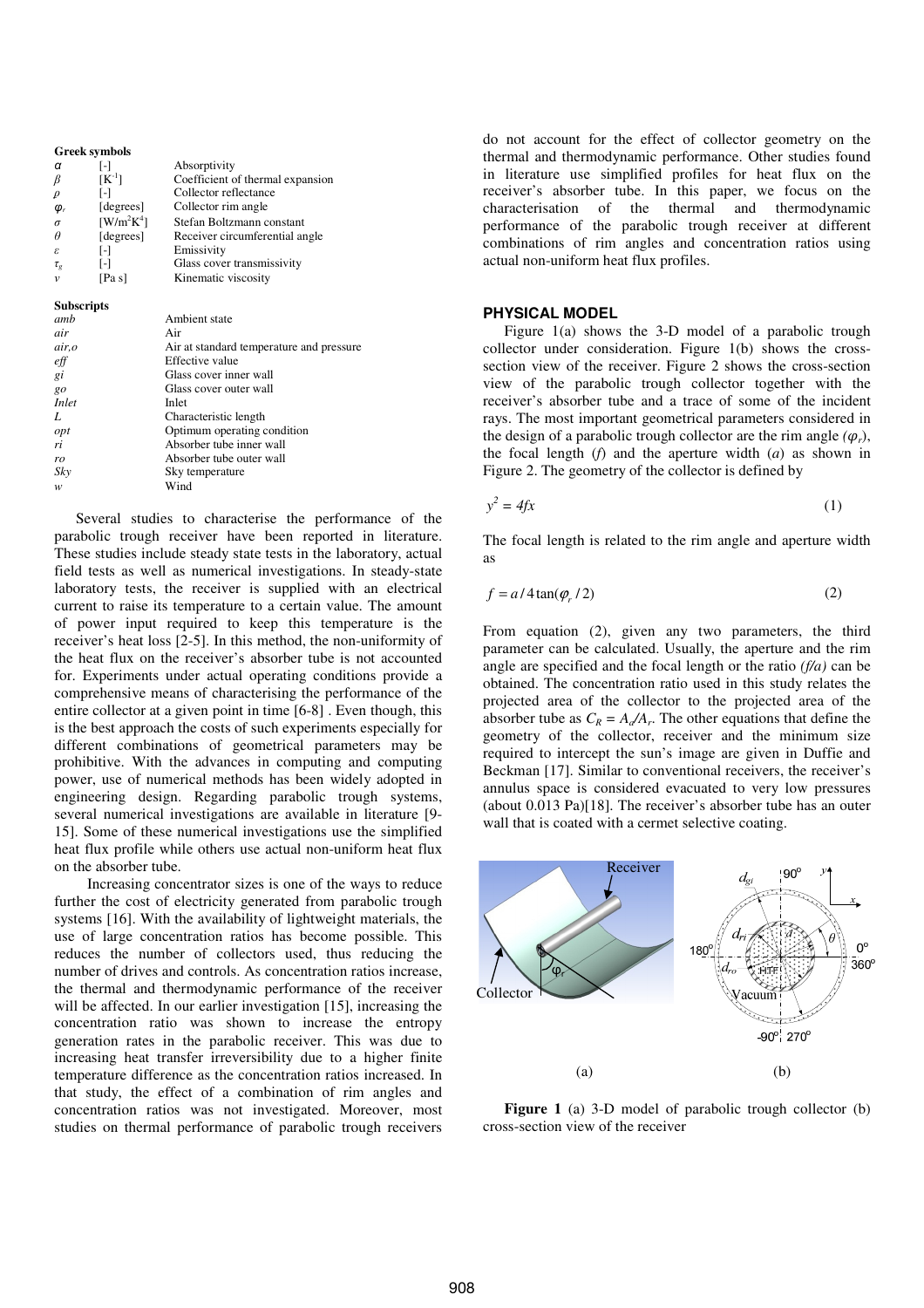

**Figure 2** Collector cross-section view

In Figure 2,  $\alpha$  is the aperture width,  $d_{ri}$  is the absorber tube diameter,  $\varphi_r$  is the rim angle and *f* is the focal length.

The receiver's thermal loss generally depends on whether the absorber tube is enclosed by a glass cover. If enclosed, on whether the annulus space is evacuated or not. For a receiver with an evacuated glass envelope such as the ones used in conventional parabolic trough plants, the receiver thermal loss is [17]

$$
Q_{loss} = \frac{2\pi k_{\text{eff.air}}L}{\ln\frac{d_{si}}{d_{ro}}} \left(T_{ro} - T_{si}\right) + \frac{\pi d_{ro}L\sigma \left(T_{ro}^4 - T_{si}^4\right)}{\frac{1}{\varepsilon_{ro}} + \frac{1 - \varepsilon_{si}}{\varepsilon_{si}} \left(\frac{d_{ro}}{d_{si}}\right)}
$$
(3)

Equation (3), gives the thermal loss from the absorber tube to the glass cover.

An energy balance easily shows that the thermal loss in equation (3) is equivalent to the heat loss from the glass cover to the surroundings according to

$$
Q_{loss} = \pi d_{go} L h_w (T_{go} - T_{amb}) + \varepsilon_{go} \pi d_{go} L \sigma (T_{go}^{4} - T_{sky}^{4})
$$
 (4)

In equation (3), *keff,air* is the effective thermal conductivity of air between the glass cover and the absorber tube given by equation (5) quoted in Duffie and Beckman [17].

$$
\frac{k_{eff,air}}{k} = \max\left[1, \quad 0.386 \left(\frac{\Pr xRa^*}{0.861 + \Pr}\right)^{\frac{1}{4}}\right]
$$
(5)

Where

$$
Ra^* = \frac{\left(\ln \frac{d_m}{d_n}\right)^4}{L^3 \left(d_n^{-3/2} + d_n^{-3/2}\right)^5} Ra_L
$$
 (6)

And

$$
Ra_{L} = \frac{g\beta(T_{r_o} - T_{gi})L^3 \Pr}{v^2}
$$
\n<sup>(7)</sup>

In equation (6) and equation (7)  $L$  is the characteristic length. In this case, the spacing between the absorber tube and the glass cover.

For very low vacuum pressures  $k_{\text{eff,air}}$  approaches zero and only radiation heat transfer in equation (3) is considered. Air thermal conductivity for low pressures is given by equation (8) [19]

$$
k_{air} = k_{air,o} \frac{1}{1 + \frac{7.6 \times 10^{-5}}{P^2 c / T}}
$$
 (8)

In which, *d<sup>c</sup>* is the spacing between the glass cover and the absorber tube.

The sky temperature is related to the ambient temperature as [20]

$$
T_{sky} = 0.0552 T_{amb}^{1.5}
$$
 (9)

The emissivity of the glass is given as  $\varepsilon_{gi} = 0.86$  [21] whereas the absorber tube emissivity varies with wall temperature. For an absorber tube with a cermet selective coating, the emissivity is given by [21]

$$
\varepsilon_{ro} = 0.000327(T_{ro} + 273.15) - 0.065971\tag{10}
$$

The average wind heat transfer coefficient on the receiver's glass cover was determined using the expression given by [22] as

$$
h_w = V_w^{0.58} d_{go}^{0.42} \tag{11}
$$

In which,  $V_w$  is the wind speed.

# **NUMERICAL METHOD**

#### **Boundary Conditions**

The boundary conditions used in this study were: (1) Nonuniform heat flux on the absorber tube's outer wall. The sample heat flux distribution used in this study is shown in Figure 3 as determined using ray tracing in SolTrace [23] for rim angles of 80° and 120° and an aperture width of 6 m or concentration ratio( $C_R$ ) of 86. A direct normal irradiance (DNI) of 1000 W/m<sup>2</sup> was assumed throughout this work. The collector is assumed to be of perfect alignment and perfect shape. (2) Velocity inlet and pressure outlet boundary conditions were used for the absorber tube's inlet and outlet respectively. (3) No-slip and nopenetration boundary condition was specified for the inner absorber tube wall. (4) For the inlet and outlet of the receiver's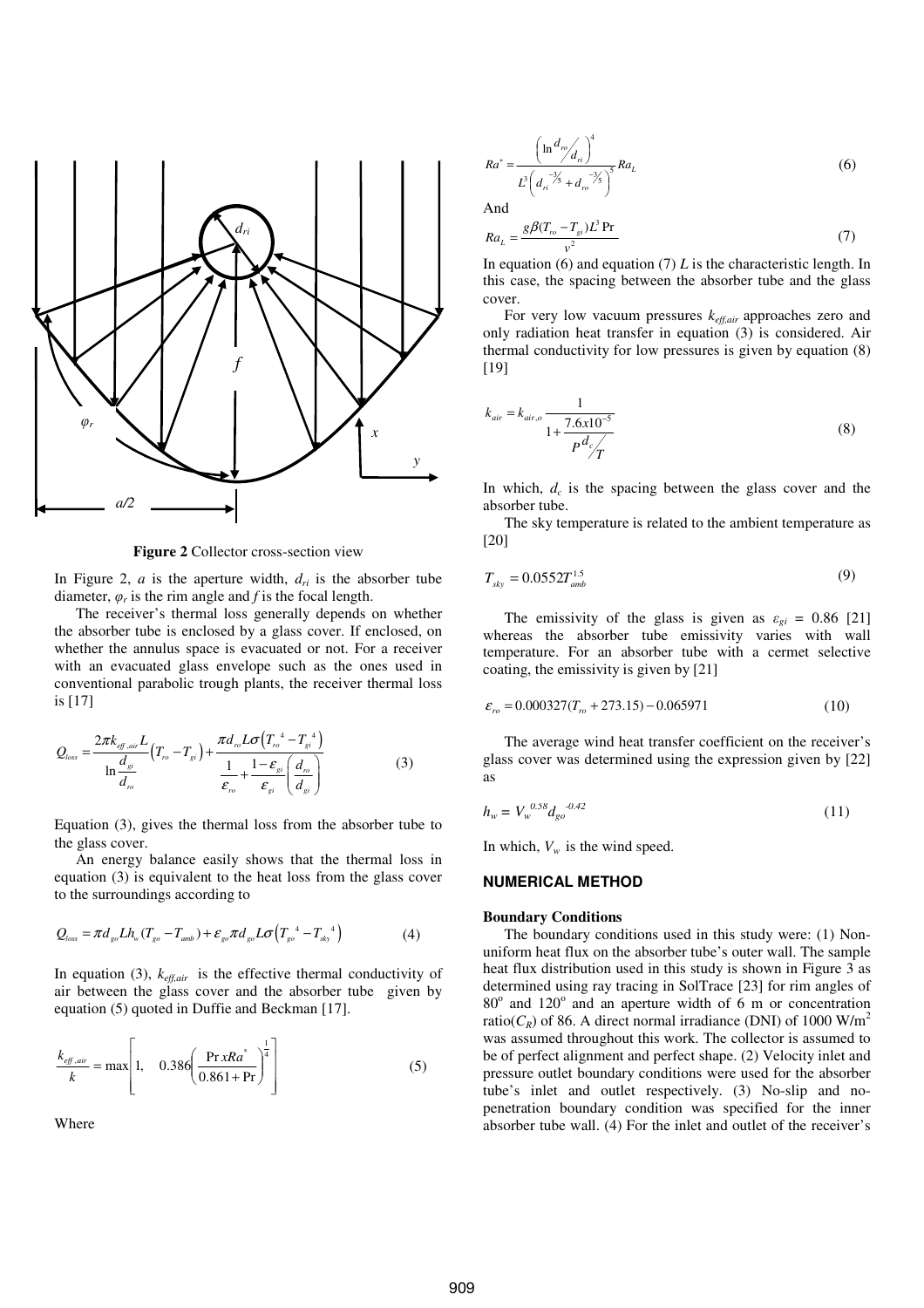annulus space, a symmetry boundary condition was used such that the normal gradients of all flow variables are zero. (5) On the outer wall of the glass cover, a mixed boundary condition is used to account for both radiation and convection heat transfer. Stefan Boltzmann's law gives radiation between the glass cover and the sky. The sky is taken as a large enclosure. Convection heat transfer from the receiver's glass was modelled by specifying a convection heat transfer coefficient and free stream temperature. The sky temperature is given by equation (9) while the wind heat transfer coefficient is given by equation (11). The ambient temperature was kept at 300 K and the wind speed was fixed at 2 m/s. Table 1, shows the summary of the other parameters used in this study.

**Table 1.** Geometrical and optical values of the parabolic trough collector

| <b>Parameter</b> | Value              | Parameter | Value                |
|------------------|--------------------|-----------|----------------------|
| a                | $4 - 10$ m         | $d_{ri}$  | $0.066 \,\mathrm{m}$ |
|                  | 5.0 <sub>m</sub>   | $d_{ro}$  | $0.07 \;{\rm m}$     |
|                  | 0.96               | $\tau_g$  | 0.97                 |
| $\varphi_r$      | $40 - 120^{\circ}$ | α         | 0.96                 |
| $C_R = A_c/A_r$  | 57.12-142.86       |           |                      |



**Figure 3** Sample heat flux distribution on the entire circumference of the absorber tube

#### **Computation Procedure**

In this study, a computational fluid dynamics tool was used to study the thermal and thermodynamic performance of the receiver. The procedure involved solution of the Reynolds averaged Navier-Stokes equations using the finite volume method implemented in a commercial computational fluid dynamics code, ANSYS Fluent [24]. The computational domain was discretised using hexahedral and quadrilateral elements. Second order upwind scheme ware employed for integrating the governing equations together with the boundary conditions over the computational domain. The SIMPLE algorithm was used for coupling pressure and velocity. Radiation heat transfer in the annulus was modelled using the discrete ordinates model. In order to capture the near wall gradients, the dimensionless wall coordinate  $y^+$  of about 1 was ensured in all simulations. The realisable *k-* ε model [25] was used for turbulence modelling. The enhanced wall treatment option was used for modelling the near-wall regions. Convergence was obtained with scaled residuals of mass, momentum, turbulent kinetic energy (*k*) and turbulence dissipation rate ( $\varepsilon$ ) less than 10<sup>-4</sup> while the energy residuals were less than  $10^{-6}$ . Solution was taken to be fully converged when the convergence history of the absorber outlet temperature, glass temperature and entropy generation flattened for more than 200 successive iterations.

The heat transfer fluid used is syltherm800 and its properties are temperature dependent as determined from the manufacturer's data sheets. The polynomials used are given in a previous investigation [15].

#### **Validation of Numerical Models**

Our numerical results have been validated with data available in literature. The validation of the ray trace results is shown in Figure 4. The same trend exists when compared to the results of Jeter [26], He *et al.* [9] and Yang *et al.* [27]. Good agreement was obtained in comparison with data from He *et al.*  [9] and Yang *et al.* [27] for the entire range of receiver circumferential angle. LCR is the local concentration ratio, which is the ratio of the actual heat flux on the absorber tube to the incident solar radiation.

The validation of the thermal performance of the receiver model was done using data from Sandia national laboratories. In the validation of the receiver thermal model, a collector module with an aperture of 5 m, a length of 7.8 m, focal length of 1.49 and geometrical concentration ratio of 71 was used with similar parameters as was used in the experiment [6]. At each inlet temperature shown in Figure 5, the experimental conditions are different as shown in Table D-1 presented in the test results of Dudley *et al.* [6] for a Cermet coated receiver. Good agreement was achieved for heat transfer fluid temperature gain and collector efficiency except for the  $3<sup>rd</sup>$  last point where the experimental results indicated a higher efficiency. High deviations are shown to exist at higher fluid temperatures. This is probably because the heat loss to the receiver supports is significant as the temperatures increase. This was considered negligible in our modelling.



**Figure 4** Validation of ray trace results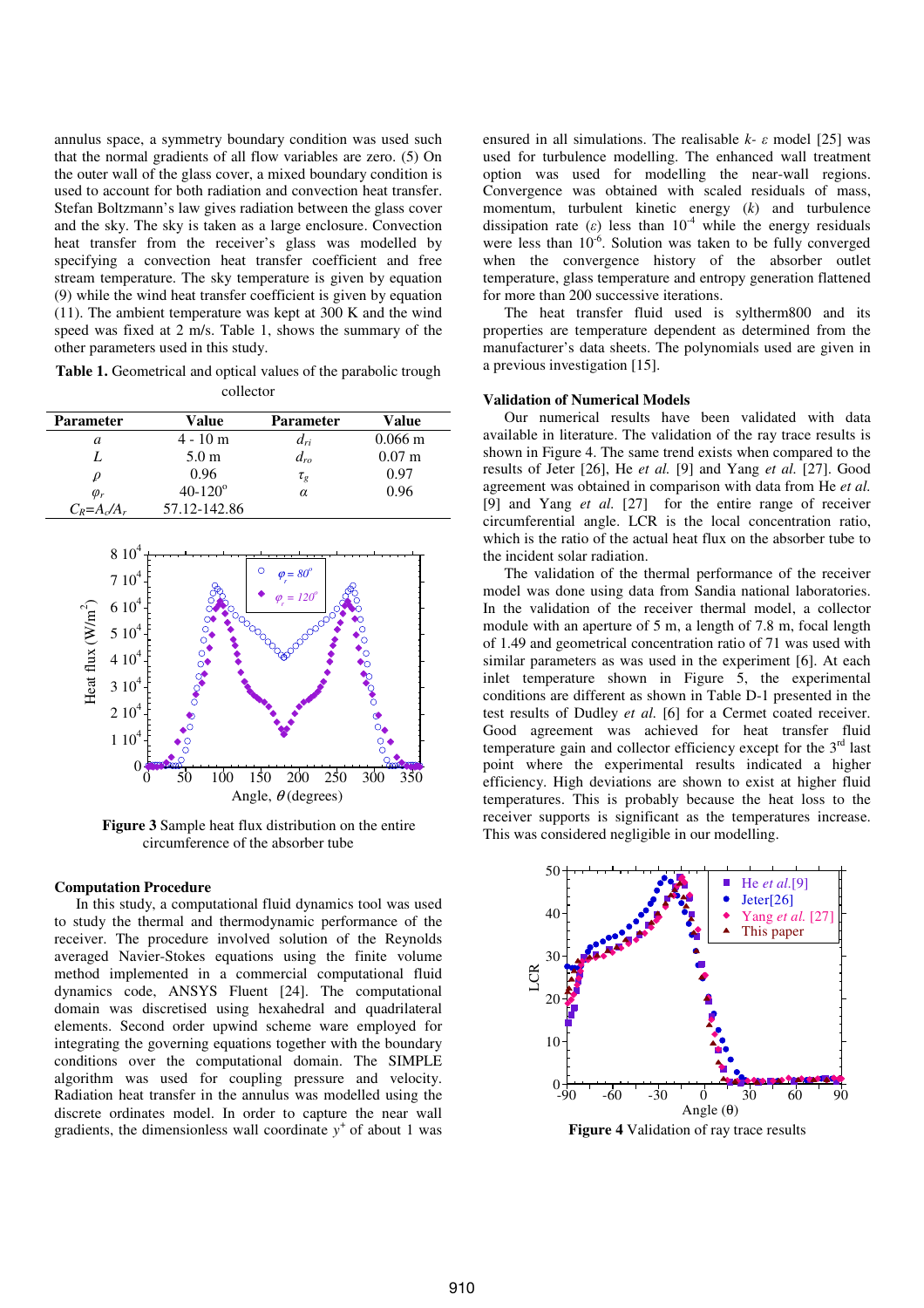For thermodynamic characterisation, the entropy generation due to heat transfer and fluid flow irreversibilities was obtained numerically using the method and equations suggested by Kock and Herwig [28,29]. The method involves determination of the entropy generation due to heat transfer and fluid flow in the post processing stage of the computational fluid dynamics analysis. In this study, these equations are written as custom field functions. The validation of the entropy generation model and the relevant equations were presented in our earlier work [15] and will not be presented again.



**Figure 5** Validation of the receiver model

# **RESULTS AND DISCUSIONS**

Figure 6 shows the heat flux profiles at different values of rim angles. As shown, the heat flux distribution on the receiver's absorber tube is not uniform. It is characterised by an area where collector shadows the tube depending on the rim angle (at a rim angle of 120°, this area is in the range -90°  $\leq \theta \leq$  $-80^\circ$ ). An area where the heat flux is increasing also depending on the rim angle (is in the range  $-80^{\circ} \le \theta \le 15^{\circ}$ , at a rim angle of 120°). An area where the heat flux is reducing, also depending on the rim angle (is in the range  $15^{\circ} \le \theta \le 55^{\circ}$ , at a rim angle of 120°). And an area where only direct solar radiation is incident on the absorber tube (in the range  $55^{\circ} \le \theta \le 90$  at a rim angle of  $120^{\circ}$ ).

These regions are more distinct at rim angles above  $60^\circ$ . The shadow effect is significant as the rim angles increase, while the area receiving direct solar radiation reduces as the rim angles increase. The figure also shows that the peak heat flux increases as the rim angle reduces. At rim angles above  $80^\circ$ , the change in the peak heat flux is not significant. At a rim angle of 40°, there is almost no shadowing effect and no heat flux increasing area. The heat flux will be concentrated on the half of the absorber tube facing the collector. As shown, at such low rim angles, high heat flux peaks will result and large temperature gradients will result.

Figure 7 shows the variation heat flux with concentration ratio, as expected increasing the concentration ratio increases the heat flux on the receiver.



**Figure 6** Variation of heat flux with rim angle

This heat flux distribution on the receiver results in nonuniform temperature distribution on the receiver's absorber tube as shown in Figure 8. This results in temperature gradients in the receiver, which might lead to failure of the glass cover due to the induced stresses.



**Figure 7** Variation of heat flux with receiver angle at different concentration ratios



**Figure 8** Temperature contours on the absorber tube at Re = 11,050,  $T_{\text{inlet}} = 400 \text{ K}$ ,  $\varphi_r = 80^\circ$ ,  $C_R = 85.70$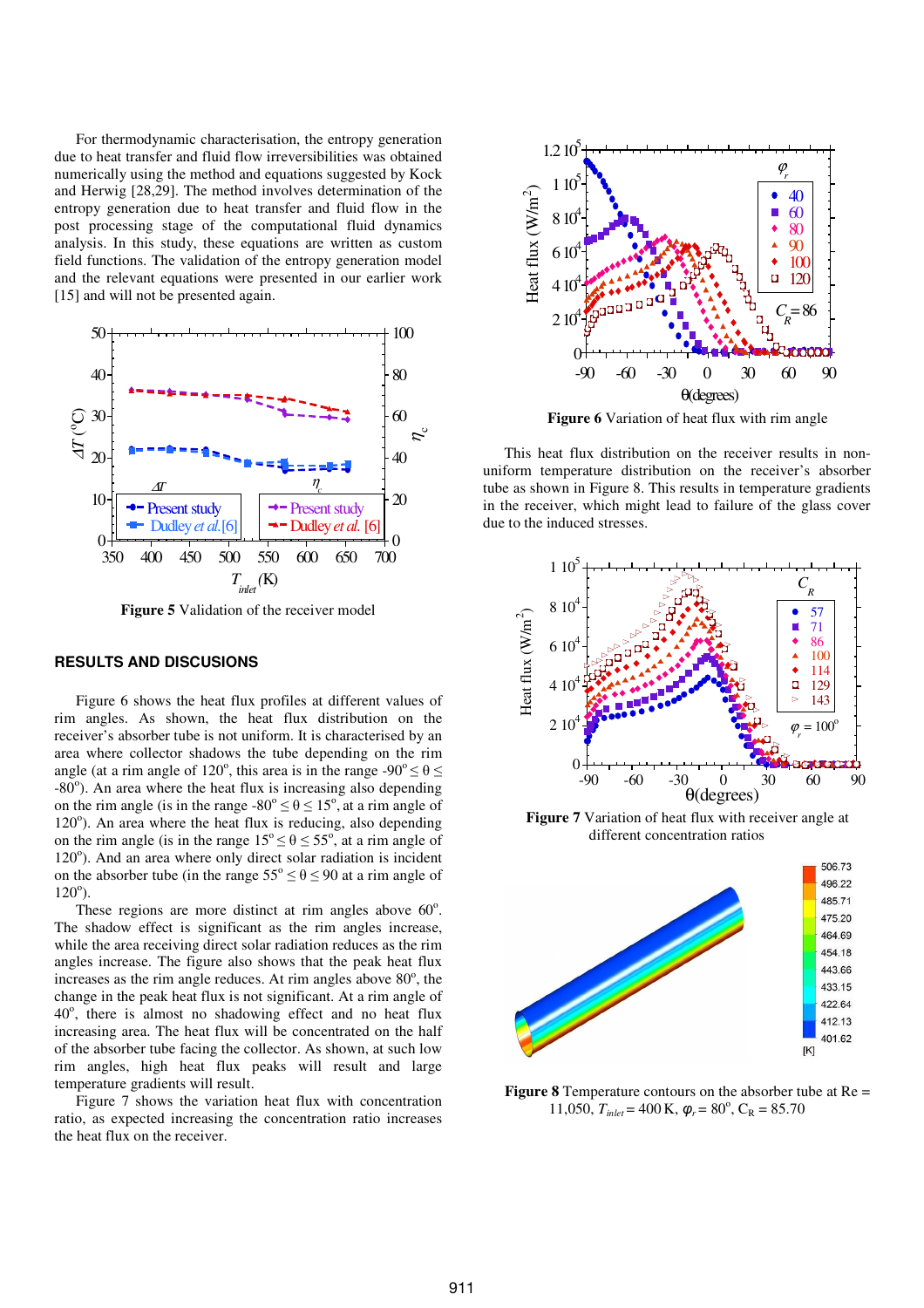An important factor to consider in the analysis of the parabolic trough systems is the absorber tube temperature gradients. The maximum temperature difference for safe operation is about  $50^{\circ}$ C. As shown in Figure 9 and Figure 10, the absorber tube temperature difference increases as rim angle reduces and as the concentration ratio increases respectively.



**Figure 9** Variation of absorber tube temperature gradient with Reynolds number at different rim angles



**Figure 10** Variation of absorber tube temperature gradient with inlet temperature at different concentration ratios.

At a flow rate of  $8.55 \times 10^{-3}$  m<sup>3</sup>/s (flow rates in commercial plants [21]) the temperature gradients are within less than  $50^{\circ}$ C at all fluid temperatures and rim angles except when the concentration ratios increase above 100.

Figure 11 shows the variation of receiver thermal loss with inlet temperature. Generally, the thermal loss increases as the inlet temperature increases. At high inlet temperatures, the absorber tube temperatures are high and thus the radiation heat loss is high. The radiation heat loss increases further because, the emissivity of the absorber tube increases with absorber tube temperature.

Figure 11 also shows that, the thermal loss increases slightly as the rim angle reduces. As earlier discussed, low rim angles lead to higher heat flux peaks and thus higher temperature peaks. The variation of receiver thermal loss with rim angle becomes negligible at higher flow rates due to better heat transfer and significant reduction in temperature gradients.



**Figure 11** Variation of receiver thermal loss with inlet temperature at different rim angles

In Figure 12, the variation of receiver thermal loss with inlet temperature at different concentration ratios is presented. As seen in the figure, the general trend of increasing thermal loss with inlet temperature exists [3]. At very low flow rates, the increase in thermal loss as the concentration increases is very significant.



**Figure 12** Variation of receiver thermal loss with inlet temperature at different concentration ratios (a) at  $1.368\times10^{-3}$  $\text{m}^3\text{/s}$  (b)  $8.55 \times 10^{-3} \text{ m}^3\text{/s}$ .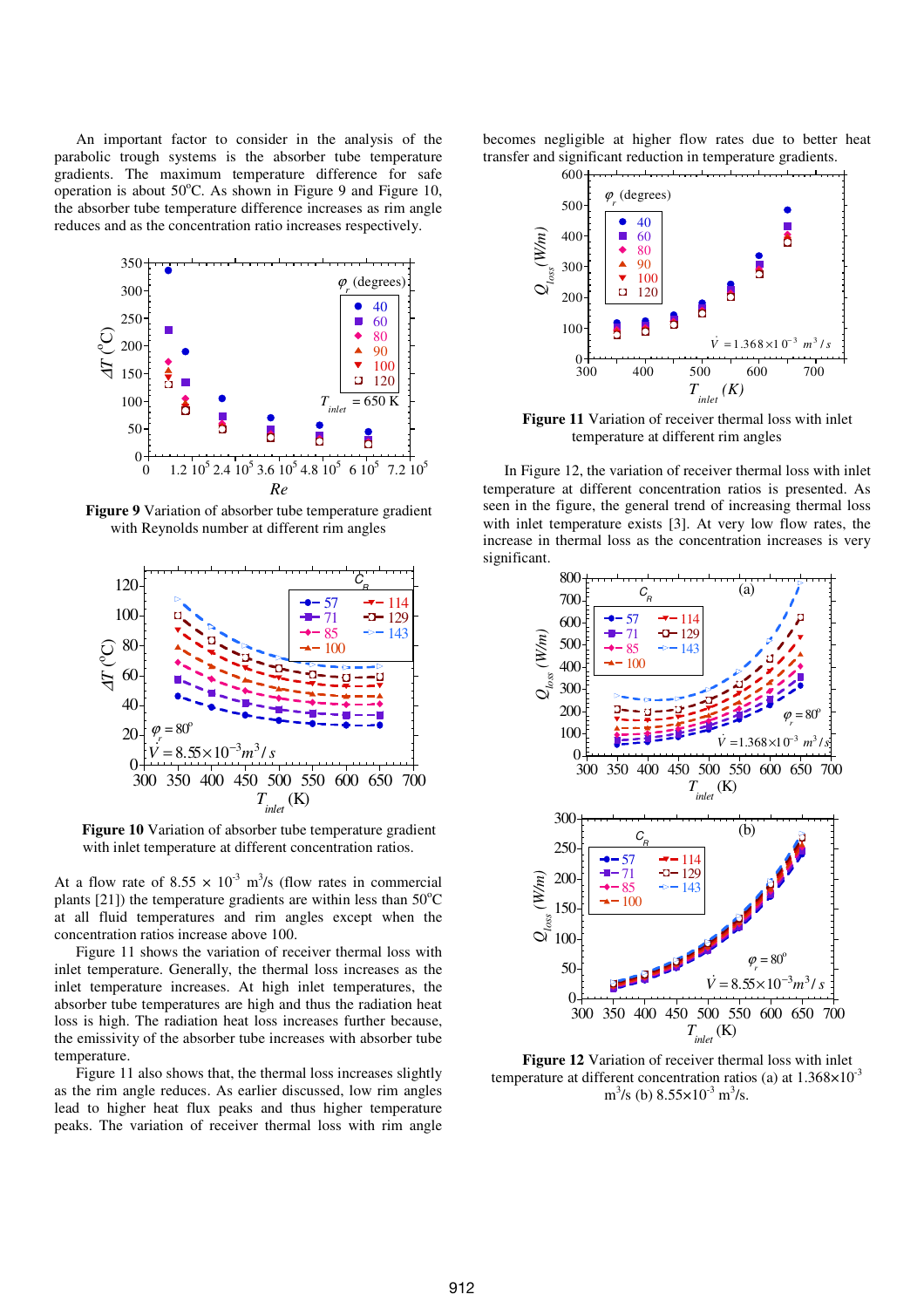For example, at a flow rate of  $1.368 \times 10^{-3}$  m<sup>3</sup>/s, the thermal loss increases from 229 W/m at a concentration ratio of 57 to 520 W/m at a concentration ratio of 143 when the rim angle is  $80^\circ$  and inlet temperature is 600 K as shown in Figure 12 (a).

At a flow rate of  $8.55 \times 10^{-3}$  m<sup>3</sup>/s, close to the maximum flow rates in commercial plants, the thermal loss increases from about 170 W/m at a concentration ratio of 57 to 196 W/m at a concentration ratio of  $143$  for a rim angle of  $80^\circ$  and inlet temperature of 600 K as shown in Figure 12(b). At the flow rates in current commercial plants, the thermal loss increases only slightly as the concentration ratio increases. The increase in the thermal loss as the concentration ratio increases can be attributed to higher absorber tube temperatures from high heat fluxes as the concentration ratios increase. At high flow rates, the heat transfer rates are higher and increasing the concentration ratio does not significantly affect the receiver thermal performance.

To characterise the thermodynamic performance of engineering systems, the determination of the entropy generation rates is essential to show which system configuration give the lowest entropy generation rates. This method, initially suggested by Bejan [30] has grown and become a useful tool for thermodynamic design and optimisation of thermal systems. In this study, the heat transfer and fluid flow irreversibilities in the receiver's absorber tube were determined from which the total entropy generation rates was obtained.

Generally, the fluid flow irreversibility will increase as the Reynolds numbers increase due to increase pressure drop while the heat transfer irreversibility will reduce as the Reynolds number increase due to reduced finite temperature differences as shown in Figure 13. From this variation, the entropy generation is a minimum at a Reynolds number referred to as an optimal Reynolds number. Figure 14 shows the variation of the entropy generation rate in the receiver due to heat transfer and fluid flow with Reynolds number at different rim angles.



**Figure 13** Variation of entropy generation with Reynolds number

Similar to Figure 13, there is an optimal Reynolds number gives minimum entropy generation. As shown, smaller rim angles give higher values of entropy generation compared to larger angles. This is because, at lower rim angles, the peak

temperatures in the receiver are higher and thus lead to higher heat transfer irreversibilities. As the rim angles increases to over 80°, the entropy generation rates do not change significantly given that at these angles, the change in the peak heat flux as the angle increase is not significant as earlier discussed.



**Figure 14** Variation of entropy generation with Reynolds number at different rim angles

Figure 15 shows the variation of entropy generation with concentration ratio. Generally, increasing concentration ratios increase the heat flux on the absorber tube and as such increases the finite temperature difference and the heat transfer irreversibility. As discussed in our previous investigation [15], the entropy generation rates will reduce as the fluid temperatures reduce.



**Figure 15** Variation of entropy generation with Reynolds number at different concentration ratios

As earlier discussed, the entropy generation is a function of both the heat transfer and fluid friction irreversibility. To show the relative contribution of each irreversibility to the total entropy generation rate, the Bejan number, *Be* is used. The Bejan number is the ratio of the heat transfer irreversibility to the total entropy generation rate. As shown in Figure 16 and 17, the Bejan number increases as the rim angle reduces and as the concentration ratio increases. This shows that, the increase in entropy generation as rim angles reduce and as the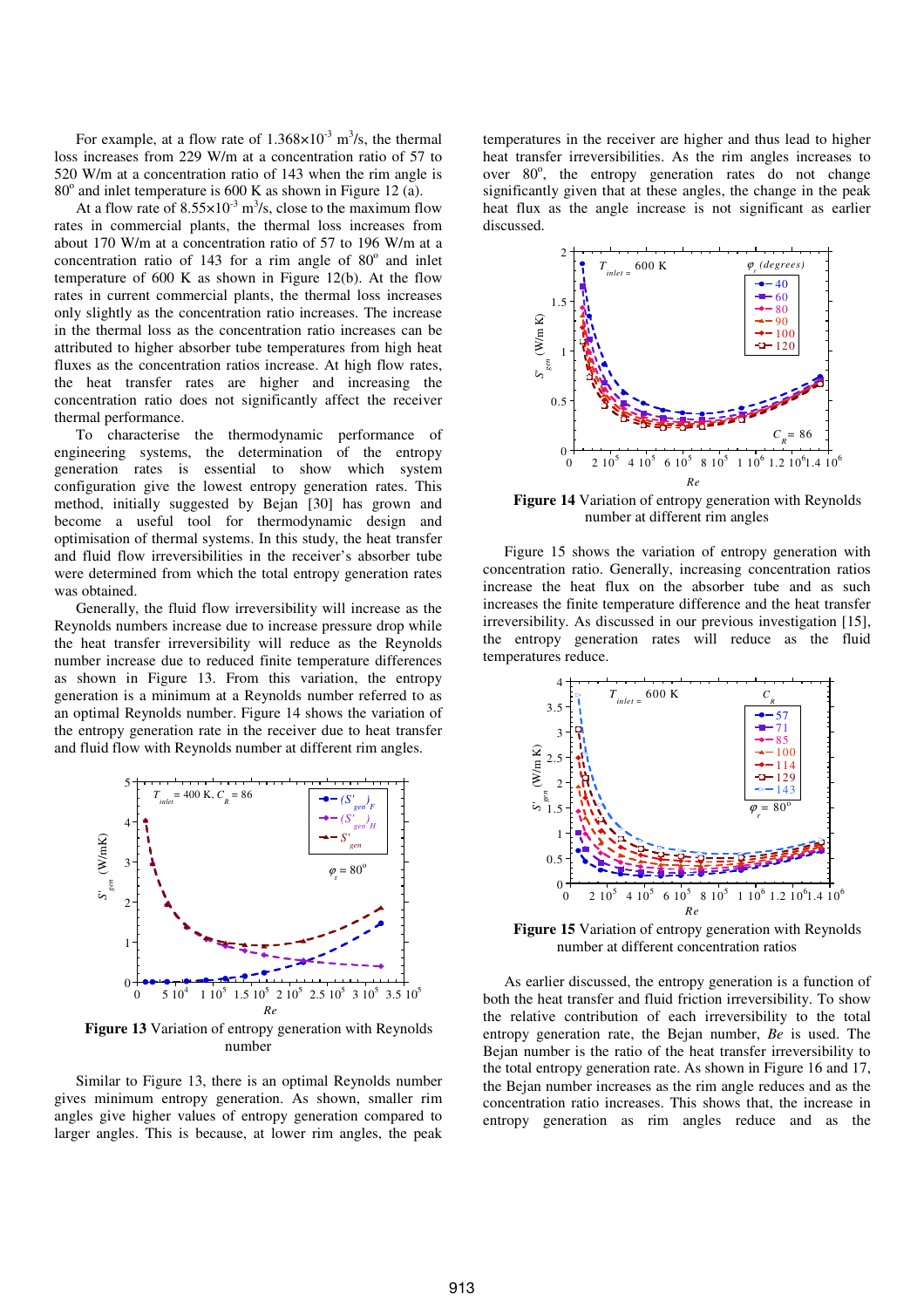concentration ratios increase is mainly due to increase in heat transfer irreversibility.



**Figure 16** Variation of Bejan number with Reynolds number at different rim angles

The figures also show the Bejan number to reduce as the Reynolds numbers increase, this is mainly due to improved heat transfer and reduction of heat transfer irreversibilities accompanied with increasing fluid friction irreversibilities.



**Figure 17** Variation of Bejan number with Reynolds number at different concentration ratios

At every rim angle and concentration ratio, the optimal Bejan number and optimal Reynolds number can be obtained at the optimal operation points in figures 14 and 15, i.e. points with minimum entropy generation. Figure 18 shows the variation of the optimal Bejan number and optimal Reynolds number with rim angle at different inlet temperatures at a concentration ratio of 86. Generally, at a given concentration ratio, the optimal Bejan number reduces as the rim angle increases; this is because an increase in rim angles reduces the peak heat flux on the absorber tube thus reducing the heat transfer irreversibility. The optimal Reynolds number is shown to remain constant as the rim angle increases at any given temperature. Even though, the Reynolds number increases as the temperatures increase, the flow rate is the same for all inlet temperatures at a given concentration ratio. At a concentration ratio of 86 shown in figure 18, the optimal flow rate is 0.0222  $m^3/s$ .

The variation of optimal Bejan number and optimal Reynolds number with concentration ratio is show in Figure 19. As shown, the optimal Bejan number decreases as the concentration ratio increases. The optimal Reynolds slightly increases as the concentration ratio increases. As the concentration ratios increase, heat transfer irreversibilities increase and as such higher flow rates are required to reduce these irreversibilities. This leads to a decrease in optimal Bejan number and an increase in the optimal Reynolds number.



**Figure 18** Variation of optimal Bejan number and optimal Reynolds number with rim angle at different inlet temperatures



**Figure 19** Variation of optimal Bejan number and optimal Reynolds number with concentration at different inlet temperatures

### **CONCLUSION**

In this paper, the thermal and thermodynamic performance of a parabolic trough receiver at different concentration ratios and rim angles was discussed. The influence of a combination of rim angles, Reynolds numbers and concentration ratio on the heat flux and temperature distribution in the receiver was presented and discussed. Moreover, the influence of different